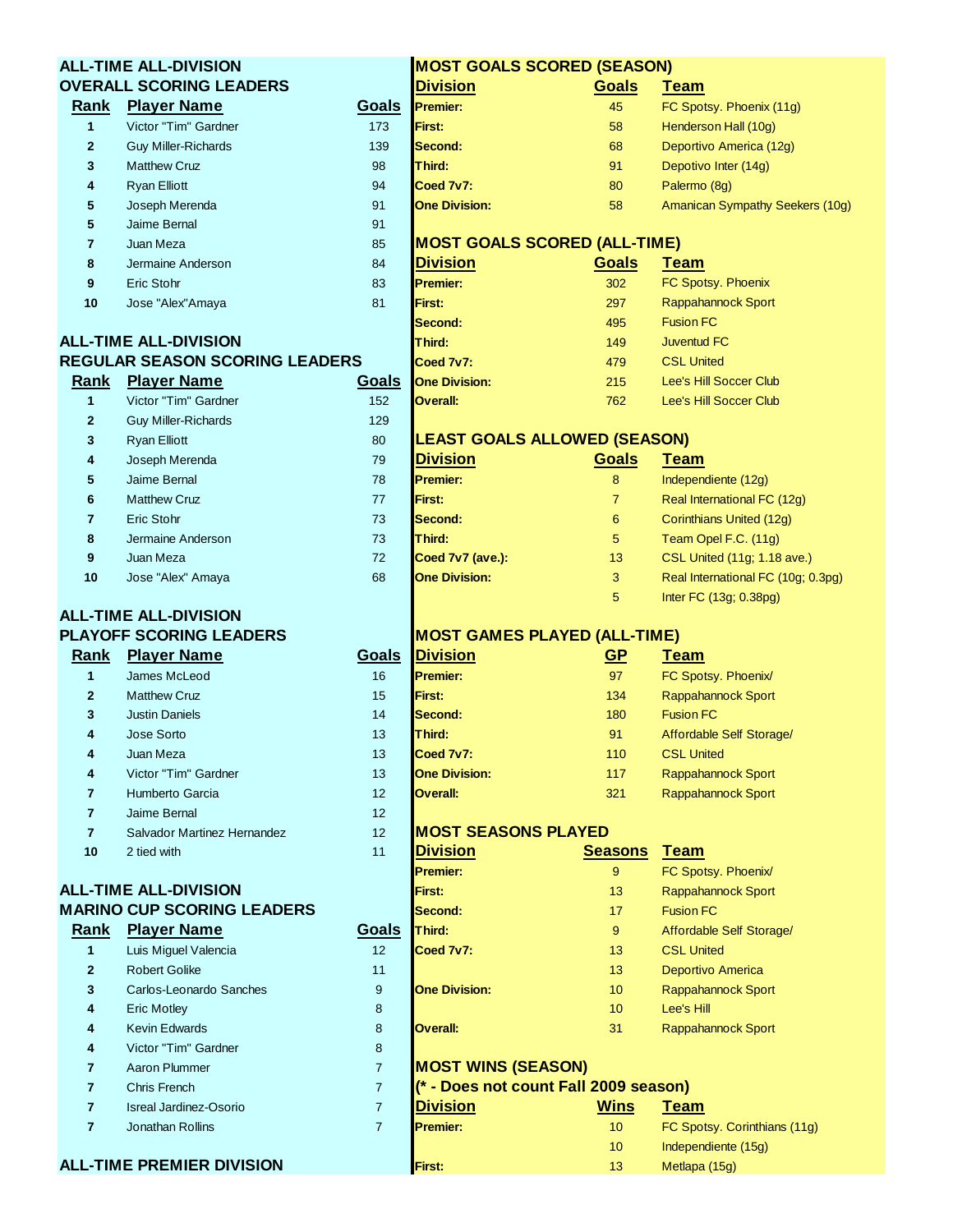|                | <b>OVERALL SCORING LEADERS</b>                                          |                 | ~ First (Max. 10gp):                       | 10                      | FC Spotsylvania Corinthians (10g) |
|----------------|-------------------------------------------------------------------------|-----------------|--------------------------------------------|-------------------------|-----------------------------------|
| Rank           | <b>Player Name</b>                                                      | Goals           | Second:                                    | 11                      | Deportivo America (12g)           |
| 1              | Carlos-Leonardo Sanches                                                 | 69              | - Second (Max. 10gp):                      | 9                       | Lee's Hill Soccer Club (10g)      |
| $\mathbf{2}$   | <b>Jason Green</b>                                                      | 62              |                                            | 9                       | CA&D (10g)                        |
| 3              | <b>Phill Mancini</b>                                                    | 49              | Third:                                     | 12                      | Deportivo Inter (14g)             |
| 4              | <b>Victor Gardner</b>                                                   | 39              | Coed 7v7:                                  | 9                       | FAC Fury (9g)                     |
| 5              | <b>Antonio Morales</b>                                                  | 36              | <b>One Division:</b>                       | 12                      | Union Latina (13g)                |
| 6              | Jaime Bernal                                                            | 31              |                                            |                         |                                   |
| $\overline{7}$ | Jose Sorto                                                              | 30              | <b>MOST WINS (ALL-TIME)</b>                |                         |                                   |
| $\overline{7}$ | <b>Thomas Hagerty</b>                                                   | 30              | (* - Does not count Fall 2009 season)      |                         |                                   |
| 8              | <b>Curt Augustine</b>                                                   | 29              | <b>Division</b>                            | <b>Wins</b>             | <b>Team</b>                       |
| 10             | <b>Juan Montes</b>                                                      | 26              | <b>Premier:</b>                            | 50                      | FC Spotsy. Phoenix                |
| 10             | <b>Emmauel Reyes</b>                                                    | 26              | First:                                     | 68                      | <b>Real International FC</b>      |
|                |                                                                         |                 | Second:                                    | 101                     | <b>Fusion FC</b>                  |
|                | <b>ALL-TIME PREMIER DIVISION</b>                                        |                 | Third:                                     | 29                      | Monarcas/W'bridge Crew            |
|                | <b>REGULAR SEASON SCORING LEADERS</b>                                   |                 | * - Coed 7v7:                              | 61                      | <b>CSL United</b>                 |
| Rank           | <b>Player Name</b>                                                      | Goals           | <b>One Division:</b>                       | 37                      | Rappahannock Sport                |
| $\mathbf{1}$   | Jason Green                                                             | 56              | <b>Overall:</b>                            | 129                     | <b>Fusion FC</b>                  |
| $\mathbf{2}$   | Carlos-Leonardo Sanches                                                 | 52              |                                            |                         |                                   |
| 3              | <b>Phill Mancini</b>                                                    | 43              | <b>BEST WIN PERCENTAGE (SEASON)</b>        |                         |                                   |
| 4              | <b>Victor Gardner</b>                                                   | 30              | <b>Division</b>                            | Pct.                    | <b>Team</b>                       |
| 5              | <b>Thomas Hagerty</b>                                                   | 29              | <b>Premier:</b>                            | 0.909                   | FC Spotsy. Corinthians (10-0-1)   |
| 6              | <b>Antonio Morales</b>                                                  | 28              | First:                                     | 1.000                   | Real International FC (9-0-0)     |
| 7              | Jaime Bernal                                                            | 26              | Second:                                    | 0.917                   | Deportivo America (11-0-1)        |
| 8              | <b>Curt Augustine</b>                                                   | 25              | Third:                                     | 0.917                   | Guadalajara (11-1-0)              |
| 8              | <b>Emmauel Reyes</b>                                                    | 25              | Coed 7v7:                                  | 1.000                   | FAC Fury (9-0-0)                  |
| 10             | <b>Juan Montes</b>                                                      | 19              |                                            | 1.000                   | Napoli (7-0-0)                    |
| 10             | <b>Roman Cervantes</b>                                                  | 19              |                                            | 1.000                   | Palermo (8-0-0)                   |
|                |                                                                         |                 | <b>One Division:</b>                       | 0.923                   | Union Latina (12-0-1)             |
|                | <b>ALL-TIME PREMIER DIVISION</b>                                        |                 |                                            |                         |                                   |
|                | <b>PLAYOFF SCORING LEADERS</b>                                          |                 | <b>BEST WIN PERCENTAGE (ALL-TIME)</b>      |                         |                                   |
| Rank           | <b>Player Name</b>                                                      | <b>Goals</b>    | (Minimum Number of Seasons in Parentheses) |                         |                                   |
| 1              | Carlos-Leonardo Sanches                                                 | 8               | <b>Division</b>                            | <u>Pct.</u>             | <u>Team</u>                       |
| $\mathbf{2}$   | <b>Antonio Morales</b>                                                  | $\overline{7}$  | Coed 7v7 (5):                              | 0.638                   | Fusion FC COED (30-15-2)          |
| $\mathbf{2}$   | <b>Juan Montes</b>                                                      | $\overline{7}$  | Overall (8):                               | 0.730                   | Real International FC (111-25-16) |
| 4              | Jason Green                                                             | 6               |                                            |                         |                                   |
| 4              | Jose Sorto                                                              | $6\phantom{1}6$ | <b>MOST REGULAR SEASON CHAMPIONSHIPS</b>   |                         |                                   |
| 4              | <b>Phill Mancini</b>                                                    | 6               | <b>Division</b>                            | <b>Champs. Team</b>     |                                   |
| $\overline{7}$ | Jaime Bernal                                                            | 5               | <b>Premier:</b>                            | $\overline{2}$          | Independiente                     |
| 8              | 6 tied with                                                             | 3               |                                            | $\overline{2}$          | FC Spotsy Phoenix/                |
|                |                                                                         |                 |                                            | $\overline{2}$          | <b>Guerreros</b>                  |
|                | <b>ALL-TIME FIRST DIVISION</b>                                          |                 | First:                                     | $\overline{\mathbf{4}}$ | <b>Real International FC</b>      |
|                | <b>OVERALL SCORING LEADERS</b>                                          |                 | Second:                                    | 3                       | Lee's Hill Soccer Club            |
| Rank           | <b>Player Name</b>                                                      | <b>Goals</b>    | Third:                                     | 1                       | Team Opel F.C.                    |
| $\mathbf{1}$   | <b>Guy Miller-Richards</b>                                              | 126             |                                            | 1                       | Deportivo Inter                   |
| $\mathbf{2}$   | Jose "Alex" Amaya                                                       | 82              |                                            | 1                       | <b>FC Rangers</b>                 |
| 3              | <b>Isreal Jardinez-Osorio</b>                                           | 54              |                                            | 1                       | <b>Fusion FC</b>                  |
| 4              | Jermaine Anderson                                                       | 46              |                                            | $\mathbf{1}$            | <b>Casa CSL</b>                   |
| 4              | Victor "Tim" Gardner                                                    | 46              |                                            | 1                       | <b>Midnight Express</b>           |
| 6              | Juan Meza                                                               | 44              | Coed 7v7 Rec:                              | $\overline{4}$          | <b>CSL United</b>                 |
| 7              | <b>Matthew Cruz</b>                                                     | 41              | <b>One Division:</b>                       | $\overline{2}$          | <b>Real International FC</b>      |
| 8              | <b>Raymond White</b>                                                    | 39              |                                            | $\overline{2}$          | <b>FAC St. Corinthians</b>        |
| 9              | <b>Hector Solis</b>                                                     | 38              |                                            | $\overline{2}$          | <b>Union Latina</b>               |
| 10             | Salvador Martinez Hernandez                                             | 37              |                                            | $\overline{2}$          | <b>Playas</b>                     |
|                |                                                                         |                 | <b>Overall:</b>                            | 6                       | <b>Real International FC</b>      |
|                | <b>ALL-TIME FIRST DIVISION</b><br><b>REGULAR SEASON SCORING LEADERS</b> |                 |                                            | 6                       | <b>FCS Corinthians/</b>           |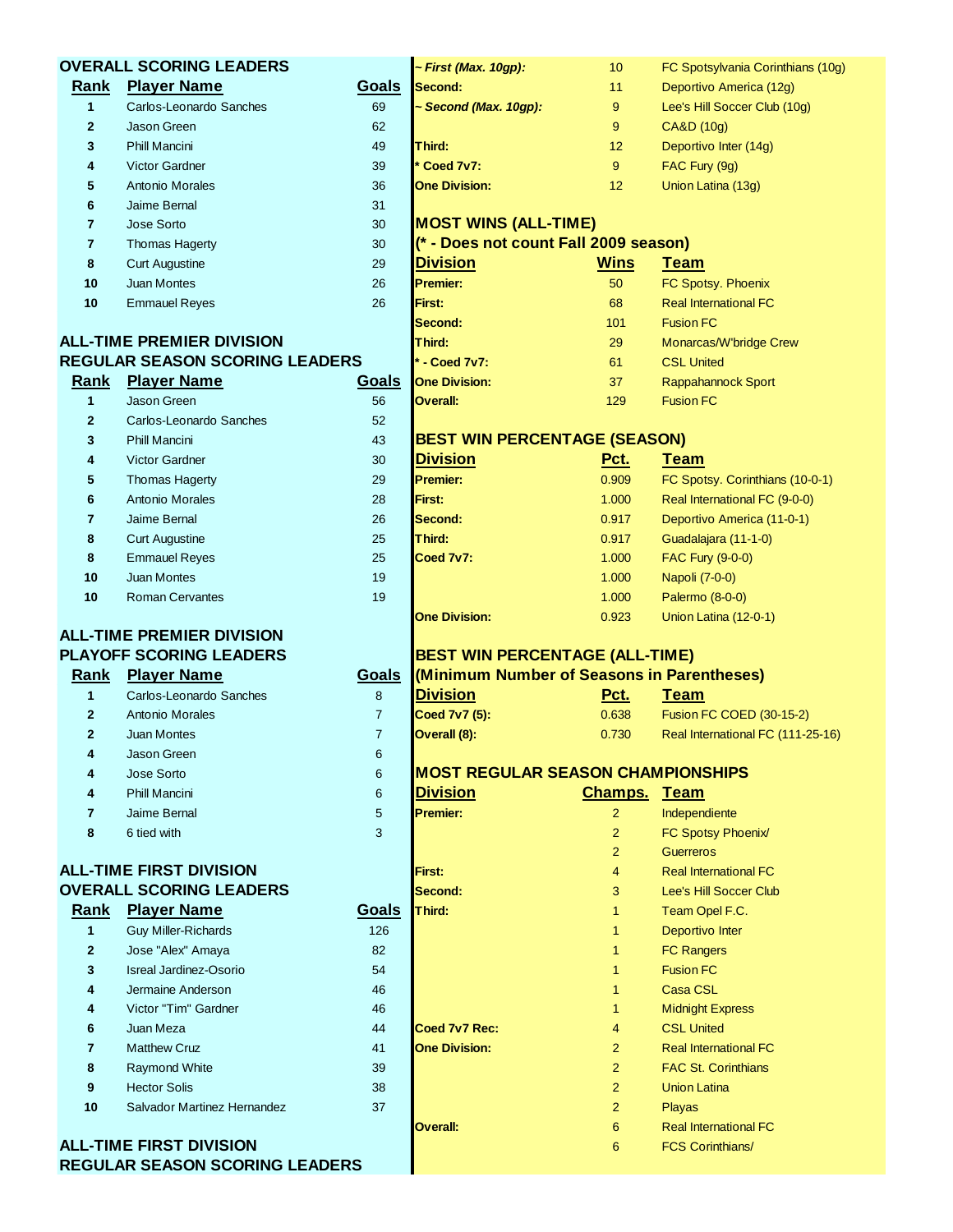| Rank           | <b>Player Name</b>                    | Goals        | <b>MOST DIVISION (PLAYOFF) CHAMPIONSHIPS</b> |                |                                                           |
|----------------|---------------------------------------|--------------|----------------------------------------------|----------------|-----------------------------------------------------------|
| 1              | <b>Guy Miller-Richards</b>            | 117          | <b>Division</b>                              | <b>Champs.</b> | <u>Team</u>                                               |
| $\mathbf{2}$   | Jose "Alex" Amaya                     | 68           | Premier:                                     | 3              | FC Spotsy. Phoenix                                        |
| 3              | <b>Isreal Jardinez-Osorio</b>         | 42           | First:                                       | 4              | <b>FAC St. Corinthians</b>                                |
| 4              | Victor "Tim" Gardner                  | 41           | Second:                                      | 4              | Lee's Hill Soccer Club                                    |
| 5              | Jermaine Anderson                     | 39           | Third:                                       | 1              | Team Opel F.C.                                            |
| 5              | Juan Meza                             | 39           |                                              | 1              | Deportivo Inter                                           |
| 7              | <b>Raymond White</b>                  | 36           |                                              | 1              | <b>FC Rangers</b>                                         |
| 8              | <b>Matthew Cruz</b>                   | 31           |                                              | 1              | <b>Fusion FC</b>                                          |
| 9              | <b>Hector Solis</b>                   | 27           |                                              | 1              | <b>Juventud FC</b>                                        |
| 9              | <b>Ryan Elliott</b>                   | 27           |                                              | 1              | <b>Midnight Express</b>                                   |
|                |                                       |              | Coed 7v7:                                    | $\overline{c}$ | <b>Fusion FC COED</b>                                     |
|                | <b>ALL-TIME FIRST DIVISION</b>        |              | <b>One Division:</b>                         | 3              | <b>Real International FC</b>                              |
|                | <b>PLAYOFF SCORING LEADERS</b>        |              | <b>Overall:</b>                              | 6              | <b>Real International FC</b>                              |
| <b>Rank</b>    | <b>Player Name</b>                    | Goals        |                                              |                |                                                           |
| 1              | Jose "Alex" Amaya                     | 10           | <b>MOST MARINO CUP CHAMPIONSHIPS</b>         |                |                                                           |
| $\mathbf{2}$   | <b>Guy Miller-Richards</b>            | 9            | <b>Division</b>                              | <b>Champs.</b> | <b>Team</b>                                               |
| $\overline{2}$ | <b>Hector Solis</b>                   | 9            | <b>Upper Bracket:</b>                        | $\overline{2}$ | <b>Real International FC</b>                              |
| $\mathbf{2}$   | James McLeod                          | 9            | <b>Lower Bracket:</b>                        | $\overline{2}$ | <b>Fusion FC</b>                                          |
| $\mathbf{2}$   | <b>Matthew Cruz</b>                   | 9            |                                              |                |                                                           |
| 6              | Salvador Martinez Hernandez           | 8            | <b>MOST OVERALL CHAMPIONSHIPS</b>            |                |                                                           |
| 7              | <b>Brian Anderson</b>                 | 5            | (Reg. Season, Playoff & Marino Cup Combined) |                |                                                           |
| 7              | Dennis Amaya                          | 5            | <b>Division</b>                              | <b>Champs.</b> | <b>Team</b>                                               |
| $\overline{7}$ | <b>Isreal Jardinez-Osorio</b>         | 5            | <b>Premier:</b>                              | $\overline{4}$ | Independiente                                             |
| 7              | Jermaine Anderson                     | 5            |                                              | 4              | FC Spotsy. Phoenix/                                       |
| $\overline{7}$ | Juan Meza                             | 5            | First:                                       | 9              | <b>Real International FC</b>                              |
|                |                                       |              | Second:                                      | $\overline{7}$ | Lee's Hill Soccer Club                                    |
|                | <b>ALL-TIME SECOND DIVISION</b>       |              | Third:                                       | 3              | Team Opel F.C./                                           |
|                | <b>OVERALL SCORING LEADERS</b>        |              | Coed 7v7:                                    | 4              | <b>CSL United</b>                                         |
| Rank           | <b>Player Name</b>                    | Goals        |                                              | 4              | Napoli/Palermo                                            |
| 1              | Joseph Merenda                        | 53           | <b>One Division:</b>                         | 5              | <b>Real International FC</b>                              |
| $\mathbf{2}$   | <b>Michael Parrish</b>                | 48           | Overall:                                     | 14             | <b>Real International FC</b>                              |
|                | John Hokenson                         |              |                                              |                |                                                           |
| 3              |                                       | 40<br>39     | <b>MOST FAIR-PLAY AWARDS</b>                 |                |                                                           |
| 4              | Luis Miguel Valencia                  | 37           | <b>Division</b>                              | <b>Awards</b>  | <b>Team</b>                                               |
| 5<br>6         | <b>Kevin Perry</b>                    |              | Premier:                                     |                | FC Spotsy. Phoenix                                        |
|                | Eric Stohr                            | 36           | First:                                       | 3              |                                                           |
| 6              | <b>Justin Daniels</b>                 | 36           |                                              | 6              | <b>Rappahannock Sports</b><br><b>Old Dominion Rovers/</b> |
| 6              | <b>Miguel Flores</b>                  | 36           | Second:                                      | 5              |                                                           |
| 9              | <b>Brian Whyte</b>                    | 33           |                                              | 5              | <b>Fusion FC</b>                                          |
| 10             | <b>Zach McKissick</b>                 | 32           | Third:                                       | $\overline{2}$ | Deportivo America (Blue)                                  |
|                | <b>ALL-TIME SECOND DIVISION</b>       |              | <b>One Division:</b>                         | 3              | <b>Old Dominion Rovers/</b>                               |
|                | <b>REGULAR SEASON SCORING LEADERS</b> |              | Overall:                                     | 10             | <b>Old Dominion Rovers/</b>                               |
|                | <b>Player Name</b>                    |              | <b>MOST STONEWALL AWARDS (Top Defense)</b>   |                |                                                           |
| <b>Rank</b>    |                                       | <b>Goals</b> |                                              |                |                                                           |
| 1              | Joseph Merenda                        | 47           | <b>Division</b>                              | <b>Awards</b>  | <b>Team</b>                                               |
| $\mathbf{2}$   | <b>Michael Parrish</b>                | 40           | <b>Premier:</b>                              | 3              | FC Spotsy. Phoenix                                        |
| 3              | John Hokenson                         | 38           | First:                                       | 6              | <b>Real International FC</b>                              |
| 4              | Eric Stohr                            | 32           | Second:                                      | 4              | <b>Fusion FC</b>                                          |
| 4              | Luis Miguel Valencia                  | 32           | Third:                                       | $\overline{2}$ | Team Opel F.C./                                           |
| 6              | <b>Kevin Perry</b>                    | 30           | <b>7v7 Coed:</b>                             | 3              | <b>CSL United</b>                                         |
| 7              | Jose "Alex" Amaya                     | 28           |                                              | 3              | Napoli/Palermo                                            |
| 7              | Scott Silkensen                       | 28           | <b>One Division:</b>                         | 3              | <b>Real International FC</b>                              |
| 9              | Anthony Fatiga                        | 27           |                                              | 3              | <b>St. Corinthians</b>                                    |
| 9              | <b>Justin Daniels</b>                 | 27           | Overall:                                     | 9              | <b>Real International FC</b>                              |
|                |                                       |              |                                              |                |                                                           |
|                | <b>ALL-TIME SECOND DIVISION</b>       |              | <b>MOST GOLDEN BOOT AWARDS</b>               |                |                                                           |
|                | <b>PLAYOFF SCORING LEADERS</b>        |              | <b>Division</b>                              | <b>Awards</b>  | <b>Team</b>                                               |
|                |                                       |              |                                              |                |                                                           |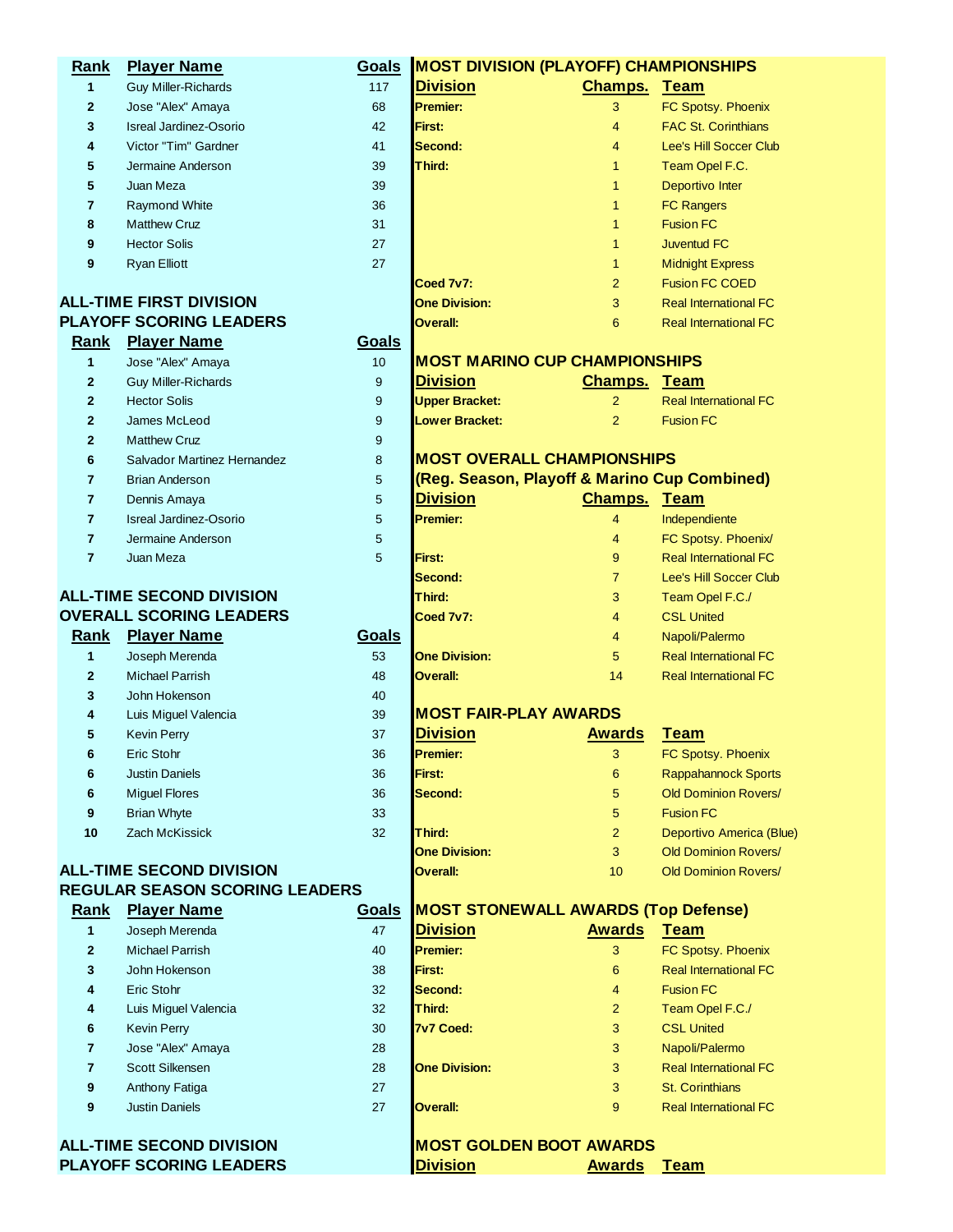| Rank           | <b>Player Name</b>             | Goals          | <b>Premier:</b>                | 5              | <b>FCS Phoenix/</b>           |
|----------------|--------------------------------|----------------|--------------------------------|----------------|-------------------------------|
| 1              | <b>Justin Daniels</b>          | 9              | First:                         | $\overline{7}$ | <b>Real International FC</b>  |
| $\overline{2}$ | <b>Zach McKissick</b>          | 8              |                                | $\overline{7}$ | <b>Rappahannock Sports</b>    |
| 3              | <b>Miquel Flores</b>           | $\overline{7}$ | Second:                        | 3              | <b>Lee's Hill Soccer Club</b> |
| 4              | Antonio Herrera Herrera        | 5              |                                | 3              | <b>FCS Fury</b>               |
| 4              | Daniel Desousa                 | 5              | Third:                         | 2              | <b>FC Rangers</b>             |
| 4              | Edgar Barajas                  | 5              | 7v7 Coed:                      | 2              | <b>CSL United</b>             |
| 4              | Humberto Garcia                | 5              | <b>One Division:</b>           | 3              | <b>Real International FC</b>  |
| 4              | Jesus Rangel                   | 5              |                                | 3              | <b>Union Latina</b>           |
| 4              | <b>Kevin Perry</b>             | 5              | <b>Overall:</b>                | 10             | <b>Real International FC</b>  |
| 10             | 11 tied with                   | $\overline{4}$ |                                |                |                               |
|                |                                |                | <b>50th WIN PLAQUE WINNERS</b> |                |                               |
|                | <b>ALL-TIME THIRD DIVISION</b> |                | <b>Team</b>                    | <b>Date</b>    | <b>Opponent</b>               |
|                | <b>OVERALL SCORING LEADERS</b> |                | Misfits/                       | 5/29/2011      | <b>Old Dominion Rovers</b>    |
| Rank           | <b>Player Name</b>             | <b>Goals</b>   | CSL United (7v7)               | 10/23/2010     | <b>Tsunami Revolution</b>     |
| 1              | Eric Stohr                     | 40             | <b>FAC St. Corinthians</b>     | 9/12/2010      | <b>Fusion FC</b>              |
|                |                                |                |                                |                |                               |

| $\overline{2}$ | Joseph Merenda       |  |
|----------------|----------------------|--|
| 3              | Carlos Mejia         |  |
| 4              | <b>Dominic Eitt</b>  |  |
| 5              | Scott Silkensen      |  |
| 5              | Darren Brown         |  |
| 7              | <b>Brian Foley</b>   |  |
| 7              | Jose Sorto           |  |
| 9              | <b>Phillip Roper</b> |  |
| g              | Jonathan Rollins     |  |

# **ALL-TIME THIRD DIVISION REGULAR SEASON SCORING LEADERS 100th WIN PLAQUE WINNERS**

| Rank           | <b>Player Name</b>   | Goals | <b>Team</b>                  | <b>Date</b> | <b>Opponent</b>     |
|----------------|----------------------|-------|------------------------------|-------------|---------------------|
| 1              | Eric Stohr           | 34    | <b>Real International FC</b> | 10/14/2012  | <b>FAC Wandere</b>  |
| $\mathbf{2}$   | Joseph Merenda       | 27    | <b>Fusion FC</b>             | 5/8/2011    | <b>Old Dominion</b> |
| 3              | <b>Dominic Eitt</b>  | 20    | Lee's Hill Soccer Club       | 5/31/2009   | <b>Old Dominion</b> |
| $\overline{4}$ | <b>Brian Foley</b>   | 19    | <b>Rappahannock Sports</b>   | 10/26/2008  | <b>Fusion FC</b>    |
| $\overline{4}$ | Scott Silkensen      | 19    |                              |             |                     |
| 6              | Carlos Mejia         | 18    |                              |             |                     |
| 7              | Jose Sorto           | 15    |                              |             |                     |
| $\overline{7}$ | Rebecca Berry        | 15    |                              |             |                     |
| 9              | <b>Phillip Roper</b> | 14    |                              |             |                     |
| 10             | 3 tied at            | 13    |                              |             |                     |
|                |                      |       |                              |             |                     |

#### **ALL-TIME THIRD DIVISION PLAYOFF SCORING LEADERS**

| Rank         | <b>Player Name</b>                                          | Goals |
|--------------|-------------------------------------------------------------|-------|
| 1            | Darren Brown                                                | 7     |
| $\mathbf{2}$ | Carlos Mejia                                                | 6     |
| 3            | Jose Sorto                                                  | 5     |
| 4            | <b>Andrew Battleston</b>                                    | 4     |
| 4            | <b>Felix Aquilar</b>                                        | 4     |
| 4            | <b>James Massey</b>                                         | 4     |
| 4            | <b>Phillip Roper</b>                                        | 4     |
| 8            | 12 tied at                                                  | 3     |
|              | ALL-TIME OTHER DIVISION *<br><b>OVERALL SCORING LEADERS</b> |       |
| Rank         | <b>Player Name</b>                                          |       |

Juan Meza 41

|                | - I INIL UTTILI\ DIVISION<br><b>ERALL SCORING LEADERS</b> |       |
|----------------|-----------------------------------------------------------|-------|
|                | ank Plaver Name                                           | Goals |
| 1 <sup>1</sup> | Victor (Tim) Gardner                                      | 82    |

| 10         | 11 tied with                 | $\overline{4}$ |                              |             |                            |
|------------|------------------------------|----------------|------------------------------|-------------|----------------------------|
|            |                              |                | 50th WIN PLAQUE WINNERS      |             |                            |
|            | -TIME THIRD DIVISION         |                | <b>Team</b>                  | <b>Date</b> | <b>Opponent</b>            |
|            | <b>ERALL SCORING LEADERS</b> |                | Misfits/                     | 5/29/2011   | <b>Old Dominion Rovers</b> |
| <u>ınk</u> | <b>Player Name</b>           | Goals          | CSL United (7v7)             | 10/23/2010  | <b>Tsunami Revolution</b>  |
| 1          | Eric Stohr                   | 40             | <b>FAC St. Corinthians</b>   | 9/12/2010   | <b>Fusion FC</b>           |
| 2          | Joseph Merenda               | 32             | <b>Quantico United</b>       | 5/9/2010    | <b>Old Dominion Rovers</b> |
| 3          | Carlos Mejia                 | 27             | <b>Real International FC</b> | 8/30/2009   | <b>Old Dominion Rovers</b> |
| 4          | Dominic Eitt                 | 23             | <b>FCS Fury</b>              | 11/19/2006  | Team Opal F.C.             |
| 5          | Scott Silkensen              | 21             | Fusion F.C.                  | 3/12/2006   | <b>FCS Legends</b>         |
| 5          | Darren Brown                 | 21             | <b>FCS Corinthians</b>       | 9/11/2005   | Lee's Hill Soccer Club     |
| 7          | <b>Brian Foley</b>           | 20             | <b>Deportivo America</b>     | 5/8/2004    | <b>Rappahannock Sports</b> |
| 7          | Jose Sorto                   | 20             | <b>FC Spotsy. Phoenix</b>    | 5/15/2004   | <b>Henderson Hall</b>      |
| 9          | <b>Phillip Roper</b>         | 18             | Lee's Hill Soccer Club       | 5/16/2004   | <b>Union Latina</b>        |
| 9          | Jonathan Rollins             | 18             | <b>Rappahannock Sports</b>   | 5/23/2003   | <b>Juventud FC</b>         |

Union Latina **5/5/2002** Barcelona

**Real International FC** 10/14/2012 FAC Wanderers Joseph Merenda 27 Fusion FC 5/8/2011 Old Dominion Rovers Lee's Hill Soccer Club 5/31/2009 Old Dominion Rovers Rappahannock Sports 10/26/2008 Fusion FC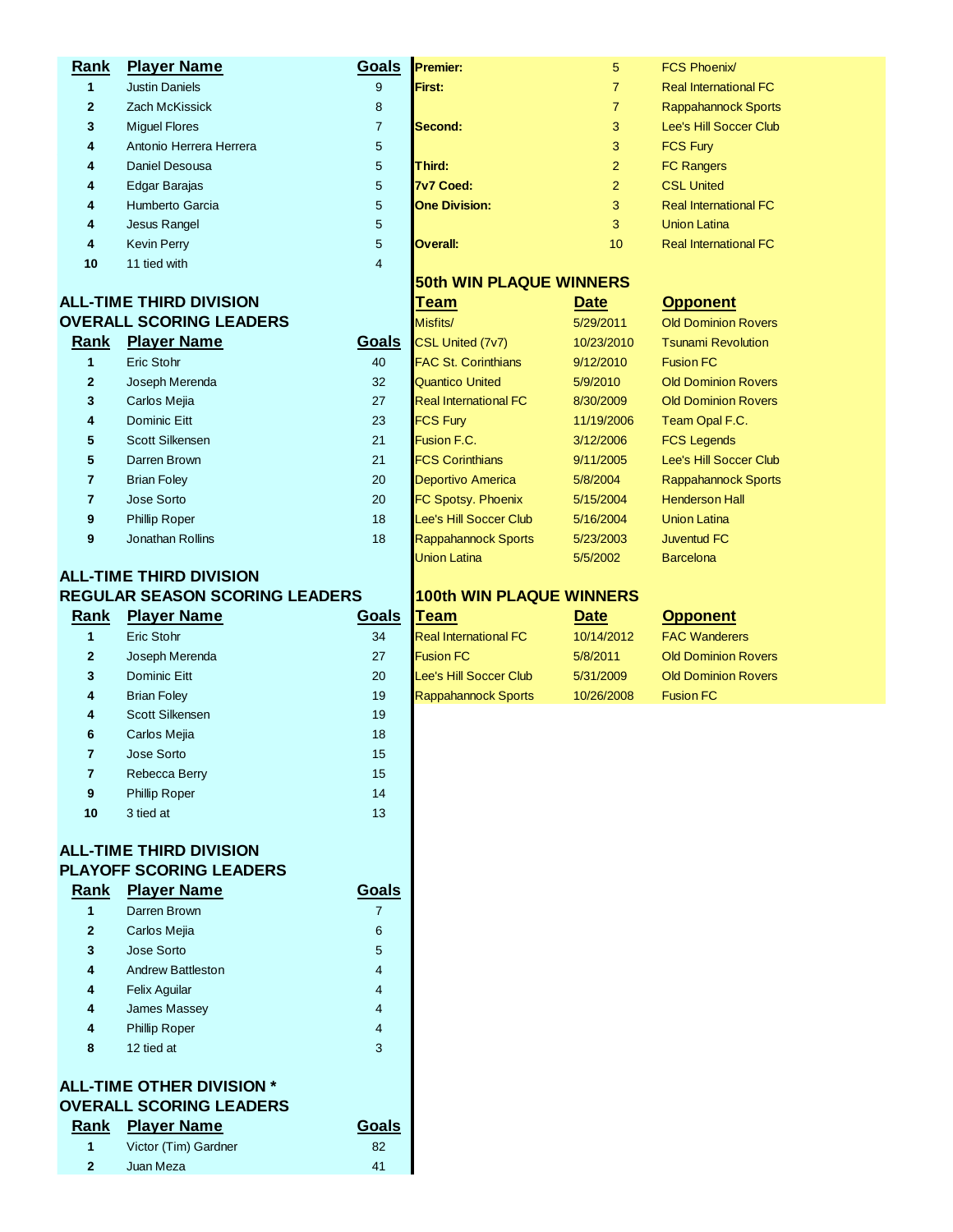| 3 | Ismael Hernandez           | 37 |
|---|----------------------------|----|
| 4 | <b>Justin Daniels</b>      | 34 |
| 5 | <b>Matthew Cruz</b>        | 30 |
| 6 | Jose Sorto                 | 26 |
| 7 | <b>Christopher Anthony</b> | 24 |
| 8 | Ever Perla                 | 21 |
| 9 | Gilberto Ambriz            | 20 |
| 9 | <b>Ryan Elliott</b>        | 20 |
| 9 | Ernesto Rodolfo Vaquiz     | 20 |

## **ALL-TIME OTHER DIVISION \* REGULAR SEASON SCORING LEADERS**

| Rank         | <b>Player Name</b>         | Goals |
|--------------|----------------------------|-------|
| 1            | Victor (Tim) Gardner       | 76    |
| $\mathbf{2}$ | Ismael Hernandez           | 35    |
| 3            | Juan Meza                  | 33    |
| 4            | <b>Justin Daniels</b>      | 29    |
| 5            | <b>Matthew Cruz</b>        | 28    |
| 6            | Jose Sorto                 | 24    |
| 7            | <b>Christopher Anthony</b> | 22    |
| 8            | Gilberto Ambriz            | 20    |
| 9            | <b>Ryan Elliott</b>        | 19    |
| 10           | Ed Donahue                 | 28    |
|              |                            |       |

## **ALL-TIME OTHER DIVISION \* PLAYOFF SCORING LEADERS**

| Rank         | <b>Player Name</b>     | Goals |  |
|--------------|------------------------|-------|--|
| 1            | Juan Meza              | 8     |  |
| $\mathbf{2}$ | Humberto Garcia        | 7     |  |
| 3            | Victor "Tim" Gardner   | 6     |  |
| 4            | <b>Justin Daniels</b>  | 5     |  |
| 5            | Ernesto Rodolfo Vaquiz | 5     |  |
| 6            | <b>Mudar Qumsieh</b>   | 4     |  |
| 7            | Juan J. Garcia         | 4     |  |
| 8            | James McLeod           | 4     |  |
| 9            | lan Scott              | 4     |  |
| 10           | Ever Perla             | 4     |  |
| 11           | Diego Sorto            | 4     |  |
|              |                        |       |  |

## **MOST GOALS SCORED OVERALL SINGLE SEASON**

| Div.     | <b>Player Name</b>         | Goals | Team                         | <b>Season</b>    |
|----------|----------------------------|-------|------------------------------|------------------|
| Premier: | Carlos Leonardo Sanches    | 24    | Guerreros                    | <b>Fall 2003</b> |
| First:   | <b>Guy Miller-Richards</b> | 19    | Rappahannock Sports          | <b>Fall 2005</b> |
| Second:  | Corey Semo                 | 22    | <b>Quantico United</b>       | <b>Fall 2006</b> |
| Third:   | Carlos Mejia               | 27    | Dep. Inter                   | <b>Fall 2005</b> |
| Other:   | Victor (Tim) Gardner       | 19    | <b>Real International FC</b> | <b>Fall 2011</b> |

## **MOST GOALS SCORED REGULAR SEASON SINGLE SEASON**

| <u>Div.</u> | <b>Player Name</b>         | Goals | Team                 | <b>Season</b>    |
|-------------|----------------------------|-------|----------------------|------------------|
| Premier:    | Jaime Bernal               | 15    | <b>Brazil</b>        | <b>Fall 2002</b> |
| First:      | <b>Guy Miller-Richards</b> | 17    | Rappahannock Sports  | Spring 2001      |
| Second:     | <b>Philip Maniscalco</b>   | 18    | FC Spotsylvania Fury | Spring 2003      |
| Third:      | <b>Brian Foley</b>         | 19    | Stafford FC          | Spring 2007      |
|             | Eric Stohr                 | 19    | <b>FC Rangers</b>    | <b>Fall 2004</b> |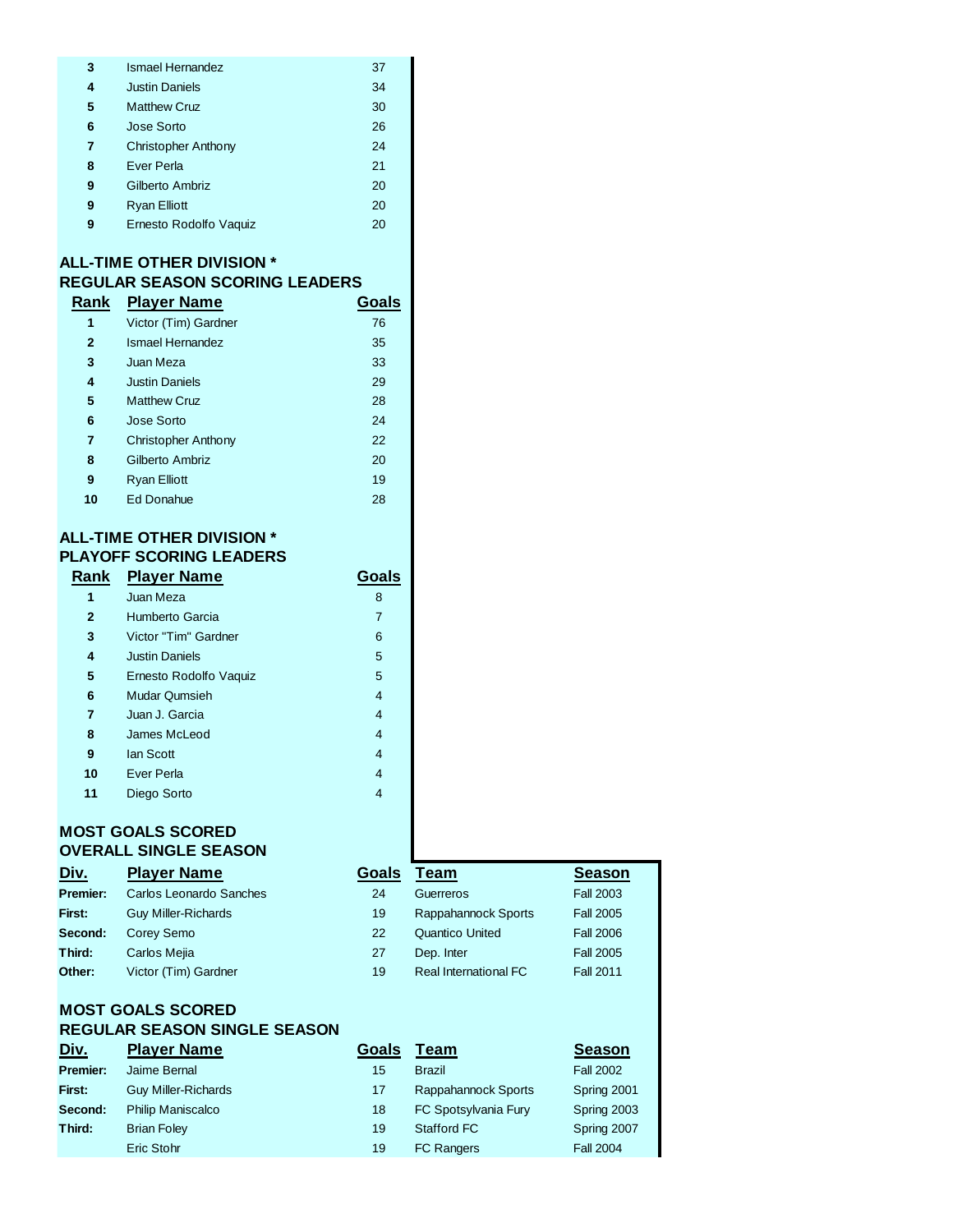| Other: | Victor (Tim) Gardner | Real International FC | <b>Fall 2010</b> |
|--------|----------------------|-----------------------|------------------|
|        |                      |                       |                  |

## **MOST GOALS SCORED PLAYOFFS SINGLE SEASON**

| Div.     | <b>Player Name</b>      | Goals          | Team               | <b>Season</b>    |
|----------|-------------------------|----------------|--------------------|------------------|
| Premier: | Carlos Leonardo Sanches | $\overline{4}$ | Guerreros          | <b>Fall 2003</b> |
|          | <b>Antonio Morales</b>  | $\overline{4}$ | <b>Barcelona</b>   | Spring 2002      |
|          | Jose Sorto              | 4              | Independiente      | <b>Fall 2000</b> |
| First:   | <b>Hector Solis</b>     | 8              | Izabal JC          | <b>Fall 2006</b> |
| Second:  | Zach McKissick          | 6              | <b>Fusion FC</b>   | <b>Fall 2005</b> |
| Third:   | Carlos Mejia            | 6              | Dep. Inter         | <b>Fall 2005</b> |
| Other:   | Humberto Garcia         | 5              | Rappahannock Sport | Spring 2010      |
|          |                         |                |                    |                  |

# **MOST GOALS SCORED MARINO CUP SINGLE SEASON**

| <u>Div.</u>     | <b>Player Name</b>      | Goals | <b>Team</b>      | <b>Season</b>    |
|-----------------|-------------------------|-------|------------------|------------------|
| <b>Premier:</b> | Carlos Leonardo Sanches |       | Guerreros        | <b>Fall 2003</b> |
| First:          | Luis Alberto Diaz       | 6     | Barcelona        | <b>Fall 2008</b> |
| Second:         | Chris French            | 6     | <b>Fusion FC</b> | <b>Fall 2005</b> |
| Third:          | Aaron Plummer           | 6     | <b>FCS Fury</b>  | <b>Fall 2007</b> |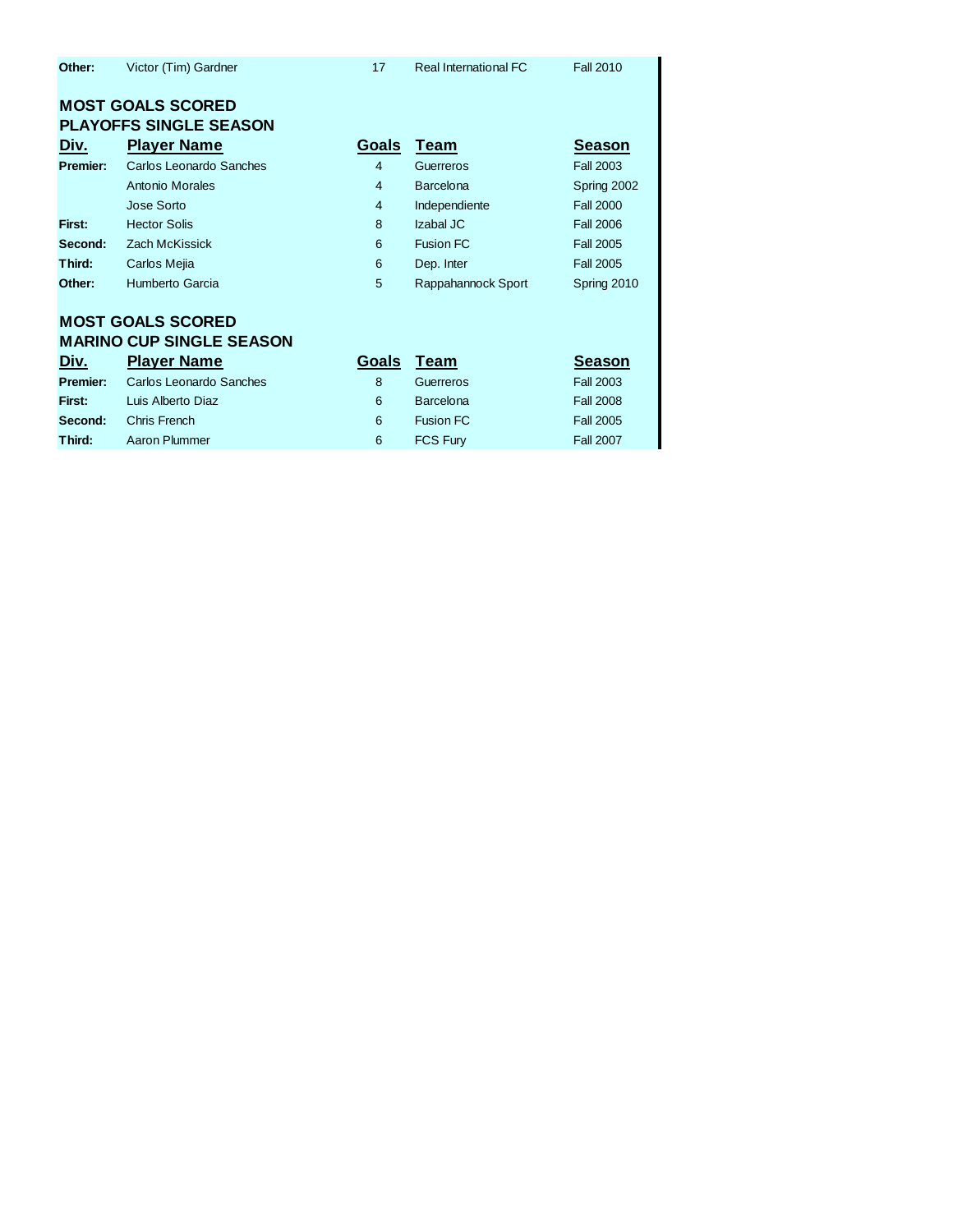### **Season**

Fall 2003 Fall 2000 Fall 2003 Fall 2005 Fall 2006 Fall 2012

### **Season**

9 seasons 13 seasons 17 seasons 5 seasons 13 seasons 11 seasons 30 seasons

### **Season**

Fall 2000 Spring 2011 Fall 2001 Spring 2006 Fall 2009 Spring 2012 Fall 1999

#### **Season**

9 seasons 13 seasons 17 seasons 9 seasons 13 seasons 11 seasons 31 seasons

### **Season**

Spring 2006 Fall 2004 Fall 2005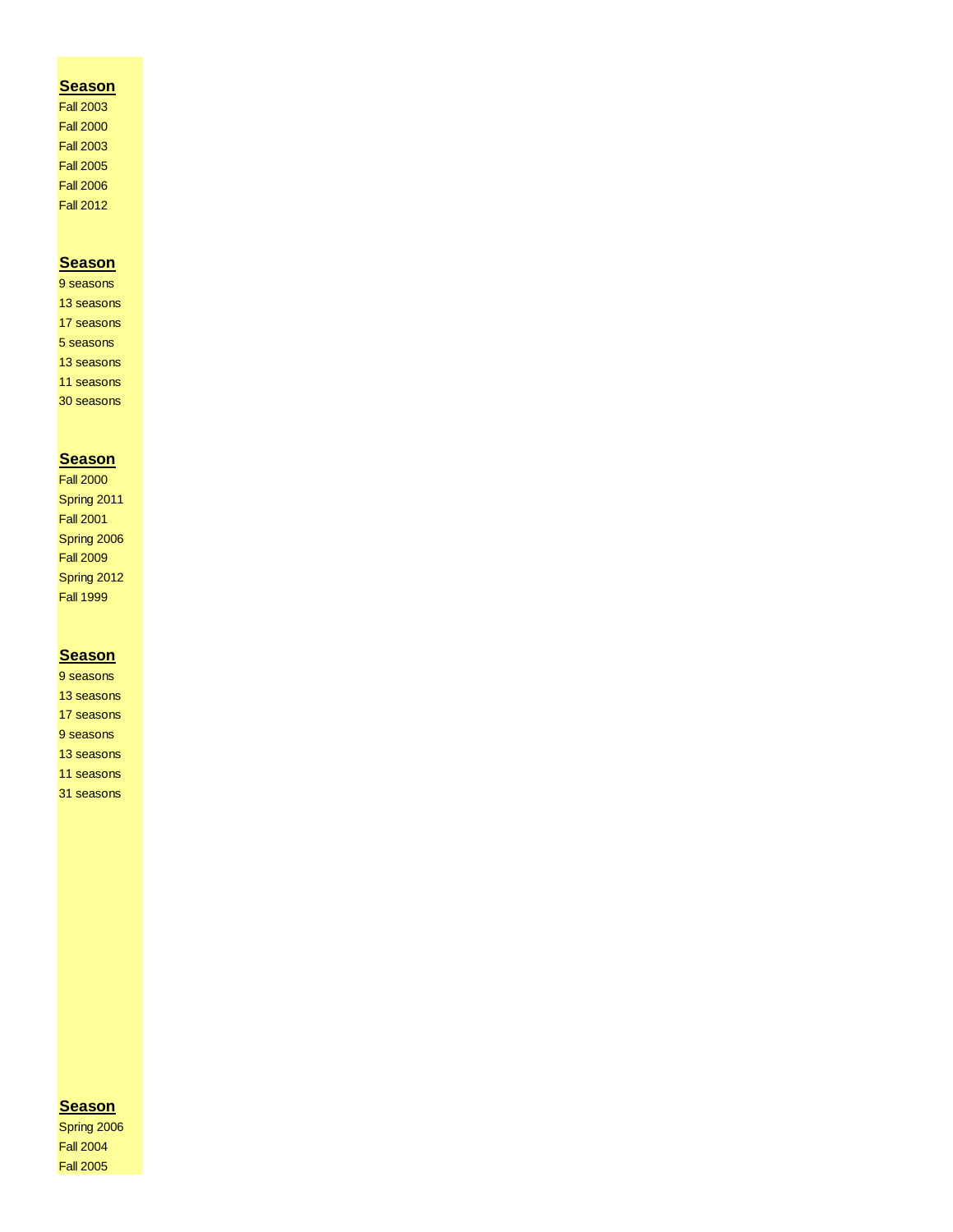Spring 2003 Fall 2003 Spring 2008 Spring 2003 Fall 2004 Fall 2010 Spring 1999

#### **Season**

9 seasons 9 seasons 17 seasons 5 seasons 13 seasons 10 seasons 23 seasons

#### **Season**

Spring 2006 Spring 2009 Fall 2003 Fall 2006 Fall 2010 Spring 2008 Fall 2006 Fall 1999

#### **Season**

5 seasons 15 seasons

#### **Last**

Fall 2004 Spring 2004 Fall 2003 Spring 2011 Spring 2009 Spring 2006 Fall 2005 Spring 2005 Fall 2004 Spring 2004 Fall 2003 Spring 2011 Spring 2012 Fall 2010 Fall 1999 Spring 1999 Spring 2012 Fall 2006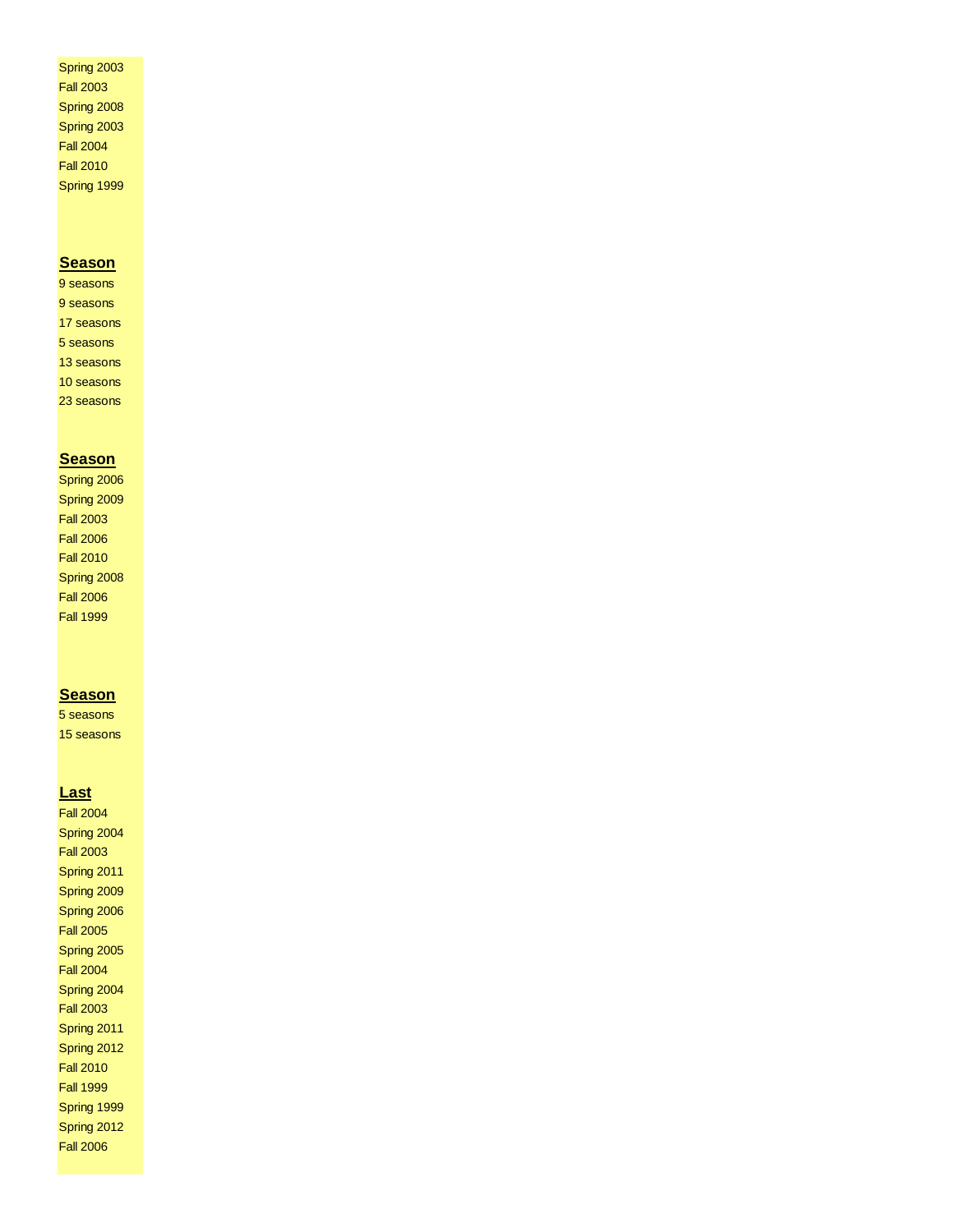#### **Last**

Spring 2004 Spring 2011 Fall 2009 Spring 2006 Fall 2006 Spring 2005 Fall 2004 Spring 2004 Fall 2003 Spring 2011 Spring 2012 Spring 2012

#### **Last**

Fall 2008 Fall 2006

### **Types**

2RS-1P-1MC 2RS-2P 4RS-3P-2MC 3RS-4P 2RS-1P 4RS 4RS 2RS-3P 6RS-6P-2MC

#### **Last**

Fall 2003 Spring 2013 Spring 2011 Spring 2007 Spring 2006 Fall 2011 Fall 2011

#### **Last**

Spring 2004 Fall 2013 Spring 2013 Spring 2006 Fall 2009 Spring 2008 Fall 2012 (co) Fall 2012 (co) Spring 2013